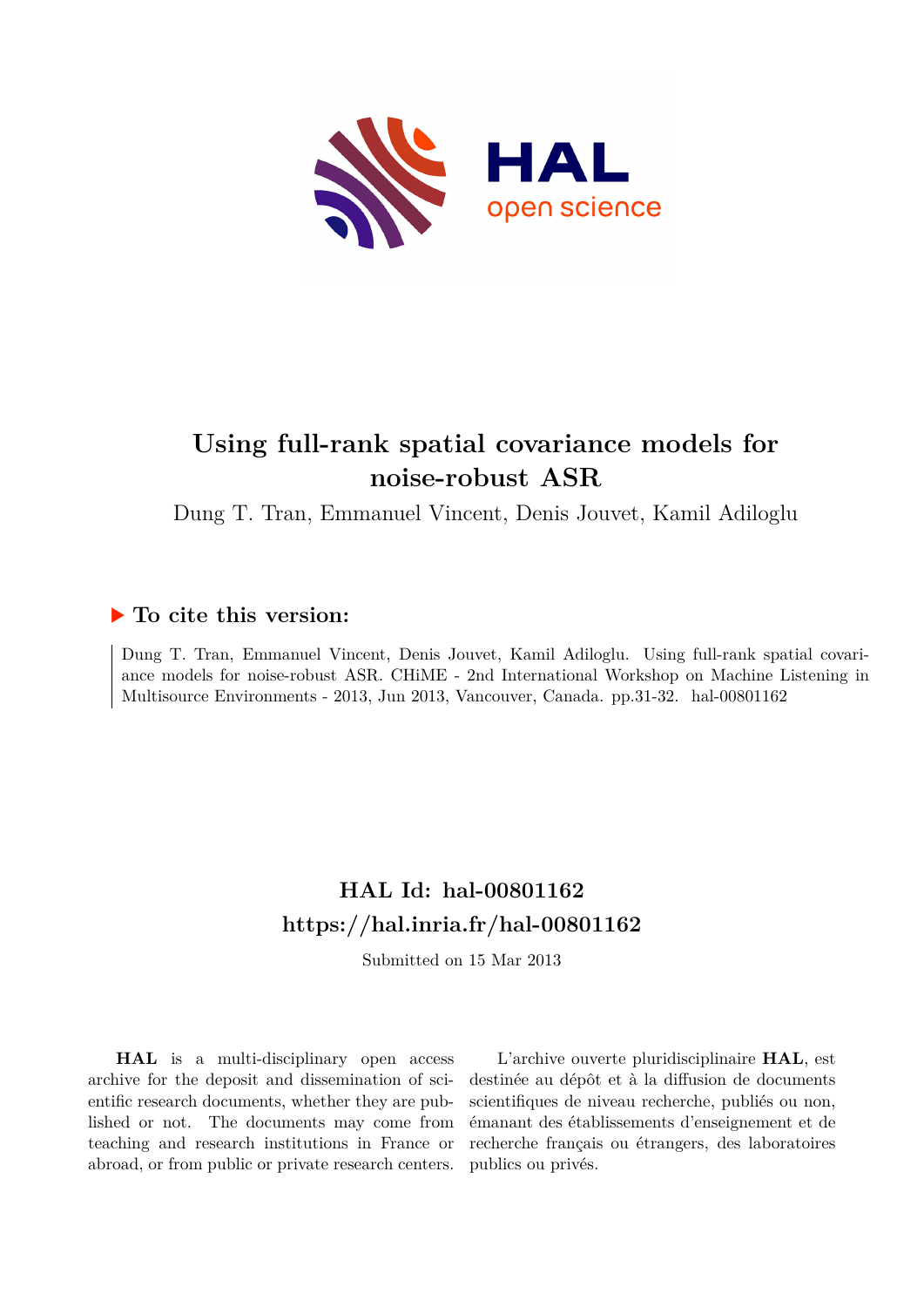## USING FULL-RANK SPATIAL COVARIANCE MODELS FOR NOISE-ROBUST ASR

Dung T. Tran<sup>1,2,3</sup>, Emmanuel Vincent<sup>1,2,3</sup>, Denis Jouvet<sup>1,2,3</sup> and Kamil Adiloğlu<sup>4</sup>

<sup>1</sup>Inria, Villers-lès-Nancy, F-54600, France <sup>2</sup>CNRS, LORIA, UMR 7503, Villers-lès-Nancy, F-54600, France  $3$ Université de Lorraine, LORIA, UMR 7503, Villers-lès-Nancy, F-54600, France <sup>4</sup>HörTech gGmbH, Marie-Curie-Str. 2, D-26129 Oldenburg, Germany dung.tran@inria.fr

## **ABSTRACT**

We present a joint spatial and spectral denoising front-end for Track 1 of the 2nd CHiME Speech Separation and Recognition Challenge based on the Flexible Audio Source Separation Toolbox (FASST). We represent the sources by nonnegative matrix factorization (NMF) and full-rank spatial covariances, which are known to be appropriate for the modeling of small source movements. We then learn acoustic models for automatic speech recognition (ASR) on the enhanced training data. We obtain 40% average error rate reduction due to speech separation compared to multicondition training alone.

*Index Terms*— speech separation, FASST, noise-robust speech recognition

## 1. INTRODUCTION

Robust distant-microphone ASR in real-world environments is still a challenging problem, due to reverberation and nonstationary background noise including multiple noise sources. The CHiME Speech Separation and Recognition Challenges<sup>1</sup> were launched to contribute to solving this problem [1] [2].

In the 1st CHiME Challenge, we used the FASST source separation toolbox<sup>2</sup> as a speech enhancement front end [3]. This toolbox models the source spectra by means of multilevel NMF and their spatial properties by means of either rank-1 or full-rank spatial covariance matrices [4]. Based on available knowledge such as the speakers identity, the rough target spatial direction and the temporal location of the target speech utterances within the mixture signal, appropriate constraints can be specified on the model parameters, so as to design a custom speech separation algorithm with little effort.

In the 2nd CHiME Challenge, the difficulty was extended by allowing the target speaker to make small head movements in a zone of  $\pm 10$  cm. In order to address this issue in FASST, we adopt the same NMF spectral models as in [3] but we model the spatial properties of the sources using full-rank spatial covariance matrices instead. Such matrices, which encode both the spatial direction and the spatial width of the sources, have been shown to be more robust to reverberation and small source movements than the conventional rank-1 spatial covariance model [5]. We then train the ASR acoustic models directly on the enhanced noisy training data, instead of performing maximum a posteriori (MAP) adaptation as in [3].

The rest of this paper is organized as follows. The speech separation algorithm based on FASST is presented in Section 2. The ASR system and its results are discussed in Section 3. We conclude in Section 4.

#### 2. FASST-BASED SPEECH SEPARATION

#### 2.1. Speech spectral model

For each of the 34 speakers, we learn a speaker-dependent NMF model of its short-term power spectrum using 50 utterances randomly picked from the noiseless reverberated training set. The NMF basis spectra are initialized by split vector quantization and re-estimated using FASST.

### 2.2. Speech spatial model

We also learn an initial speaker-independent full-rank spatial covariance model of the target speech source from the noiseless reverberated training set. Due to the size of this dataset, only 45 utterances are randomly selected from each speaker. The spatial covariance matrices are randomly initialized and re-estimated using FASST.

#### 2.3. Background noise model

The noise is modeled as a sum of 4 sources. Each source is given a full-rank spatial model and a NMF spectral model. This multi-source noise model is trained on the speech-free background samples (5 s before and 5 s after each sentence) of the mixture signals to be separated. The model is randomly initialized and trained using FASST.

<sup>1</sup>http://spandh.dcs.shef.ac.uk/chime challenge/index.html

<sup>2</sup>http://bass-db.gforge.inria.fr/fasst/